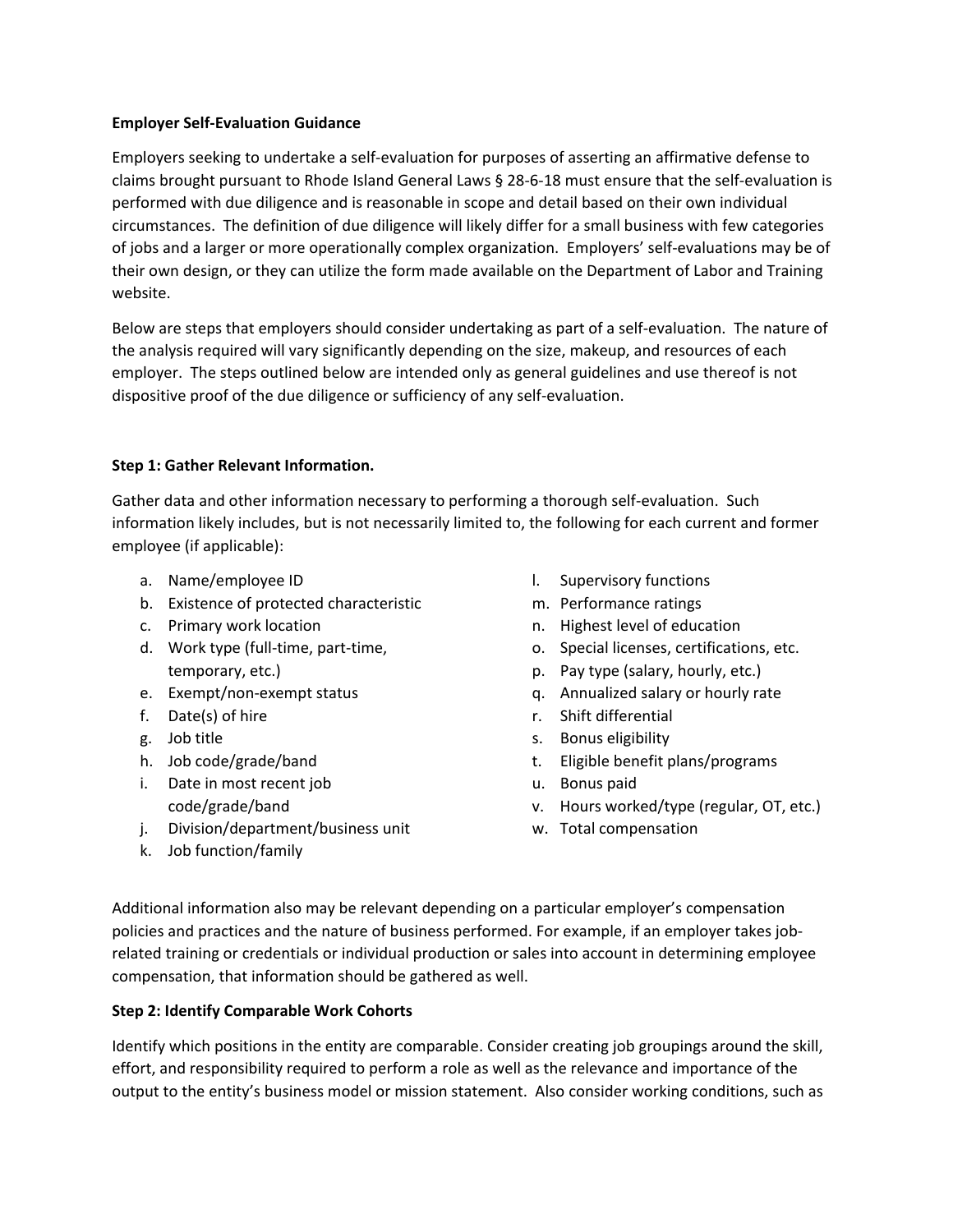the physical surroundings, hazards encountered, shift during which work is performed. While job titles and descriptions may be useful, they alone do not determine comparability and even job titles and descriptions that are facially significantly different may be found to be substantially similar if they align along the vectors noted above. Similarly, do not assume that jobs in different units, divisions, or departments are not comparable unless they in fact require different skill, effort, and responsibility.

# **Step 3: Calculate Whether Individuals Performing Comparable Work are Paid Differently**

Check for differentials in pay within members of a comparable work cohort. Where there are differentials within a comparable work cohort, determine if applicable exemptions apply. If differentials in pay for comparable work are detected and no exemption genuinely applies, an employer can stop the analysis at this point and address the differentials. Note that an employer cannot reduce any employee's pay to address differentials.

If an employer chooses not to address differentials at this point, the employer must determine whether the pay differential is on the basis of a protected characteristic. For example, if all individuals within a comparable work group who are white earn a higher wage than those who are Black, this is strong evidence of a pay differential based on protected characteristic. There are numerous methodologies that employers can use to test for unlawful differentials. These include, but are not limited to, a case-bycase analysis of every employee, examining whether the employee has identified or is within a protected status and then reviewing the rate of pay of that employee against those of the other employees performing comparable work, and, for larger employers, a statistical analysis using objectively reliable standards for sample size, regression, and any other modeling tools applied.

Employers should also consider outliers—employees whose compensation is significantly out of line with others within a comparable work grouping to determine whether they are being paid in compliance with the statute.

Employers should consult with legal counsel about their options and what type of analysis is most appropriate for their organizations.

# **Step 4: Assessing Whether Differences in Pay for Comparable Work are Justified Under the Law.**

Where a pay differential for comparable work is detected, regardless of the stage of analysis, an employer must determine whether the differential can be explained by one (or more) of the eight permissible factors specifically enumerated in the law. They are:

- 1. A seniority system; provided, however, that time spent on leave due to a pregnancy related condition or parental, family and medical leave shall not reduce seniority.
- 2. A merit system.
- 3. A system that measures earnings by quantity or quality of production.
- 4. Geographic location when the locations correspond with different costs of living, provided, that no location within the state of Rhode Island will be considered to have a sufficiently different cost of living.
- 5. Reasonable shift differential, which is not based upon or derived from a differential in compensation based on a protected characteristic.
- 6. Education, training, or experience to the extent such factors are job-related and consistent with a business necessity.